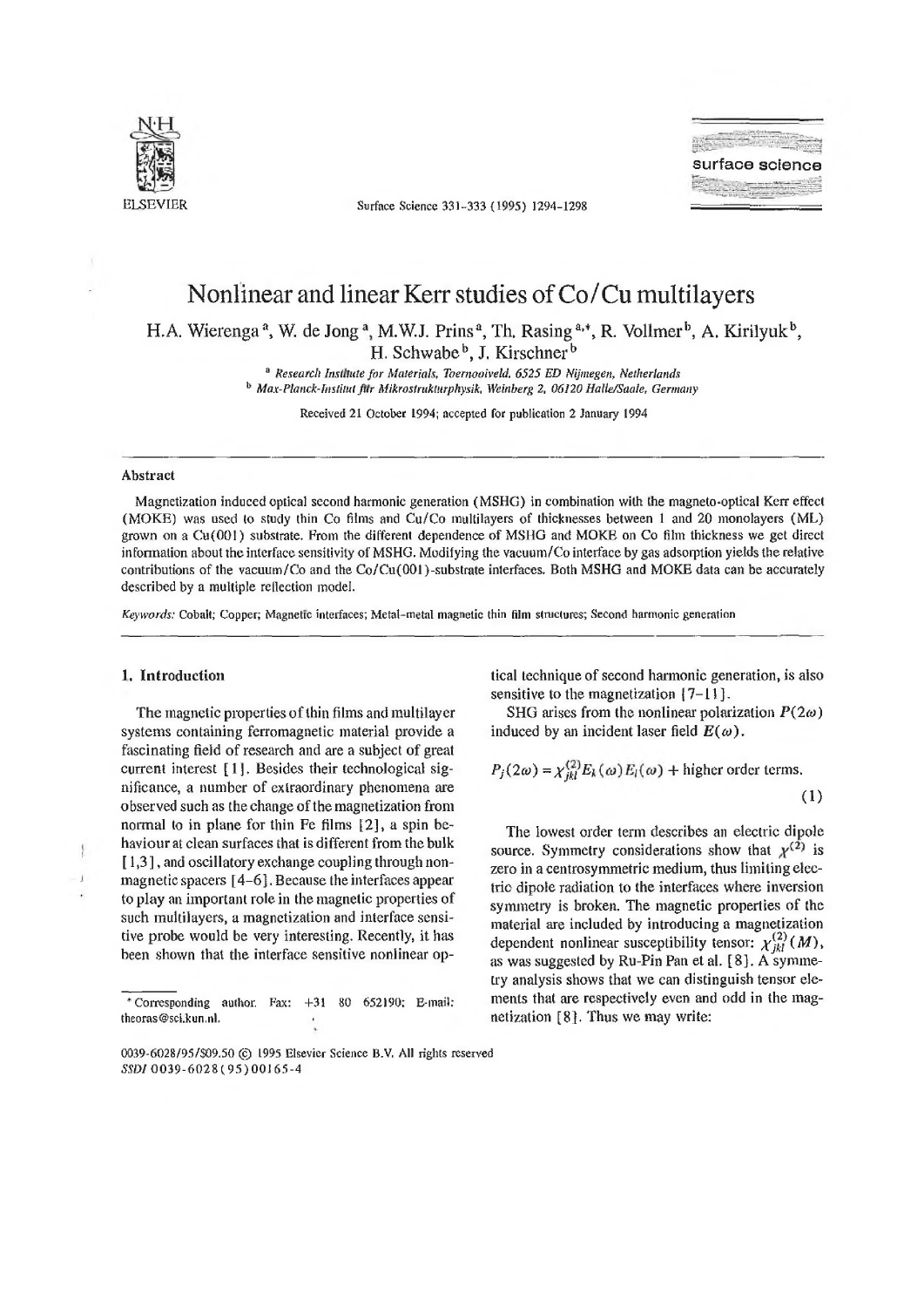$$
E(2\omega) = (\chi_+^{(2)}(M) + \chi_-^{(2)}(M)) : E(\omega)E(\omega), (2)
$$

where  $\chi^{(2)}_+(M)$  and  $\chi^{(2)}_-(M)$  are linear combinations of the tensor elements, with  $\chi_{\pm}^{(2)}(-M) = \pm \chi_{\pm}^{(2)}(M)$ .

We now define the relative magnetic effect for MSHG as:

$$
\rho = \frac{I(2\omega, M^{+}) - I(2\omega, M^{-})}{I(2\omega, M^{+}) + I(2\omega, M^{-})},
$$
\n(3)

where  $I(2\omega, M^+)$  and  $I(2\omega, M^-)$  are the SHintensities for opposite directions of the remanent magnetization.

In this paper we use magnetization induced second harmonic generation (MSHG) in combination with MOKE to study thin Co films of thicknesses between 1 and 20 monolayers (ML) and  $Cu/C$  multilayers grown on a Cu(QOI) substrate. We find that the relative magnetic effect  $\rho$ , as determined from MSHG reaches a constant value at 3 ML, in contrast to the MOKE signal that increases linearly with thickness. From their different behavior with Co film thickness we get direct information about the surface/interface sensitivity of MSHG. Modifying the vacuum/Co interface by carbonmonoxide adsorption yields the relative contributions of the vacuum/ $Co$  and the  $Co/Cu(001)$ -substrate interfaces. These results can be directly compared with the results obtained from the  $Cu/C<sub>0</sub>/Cu(001)$  system. Both the MOKE and the MSHG data can be described accurately by a multiple reflection model,

## **2. Sam ple preparation and experim ent**

We have studied two sets of samples:

- (i)  $Co/Cu(001)$  with varying cobalt film thickness.
- (ii) 10 ML  $Cu/C<sub>0</sub>/Cu(001)$  with varying cobalt film thickness.

The samples were prepared in a UHV system with a base pressure of  $5 \times 10^{-11}$  Torr. Cleaning the Cu(001) substrate consisted of several cycles of  $Ar<sup>+</sup>$  sputtering followed by annealing at  $600^{\circ}$ C. The Co films were grown at a rate of approximately  $1 \text{ ML/min}$ , while the  $Cu(001)$  substrate was kept at a temperature of approxim ately 100°C. The Cu overlayers were grown at the same rate, while the substrate was kept at about  $70^{\circ}$ C. It has been shown that both the growth of Co on  $Cu(001)$  and the growth of Cu on  $Co(001)$  is pseu-



Fig. 1. Co film thickness dependence of the relative nonlinear magnetic effect  $\rho$ (pp) and the MOKE amplitude  $M_r$  in Co/Cu(001); dots/solid line - experimental  $\rho$ (pp) data and theoretical fit; open symbols/dashed line - MOKE data and fit. The inset shows the MOKE data and fits for thicker Co films; dashed line: Lambert Beef's law. solid line: multiple reflection model.

domorphic [4]. Epitaxial growth was verified for every film by monitoring the  $(0,0)$  medium energy electron diffraction (MEED) spot intensity while depositing. After preparation the film quality was checked by Auger electron spectroscopy (AES); all contaminations were below 1 at%, except carbon, which was typically 2-3%.

For the SHG experiments we used the output of a Ti:Sapphire laser at 800 nm. The pulse intensity of the incoming beam was about 16  $\mu$ J cm<sup>-2</sup>. At an angle of incidence of  $35^\circ$ , we have studied the  $p_{in}p_{out}$ polarization combination (i.e. both fundamental and second-harmonic beams are polarized in the plane of incidence). No analyzer was needed, because the s-polarized SH-output was negligible, in accordance with theory  $[8,11,12]$ . The magnetization was parallel to the  $(110)$  direction of the Co film, the easy axis of the film, and perpendicular to the optical plane. The MOKE measurements were done in the longitudinal configuration.

## **3. Results and discussion**

Fig. 1 shows the relative magnetic effect  $\rho$  and the MOKE amplitude  $M_r$  as a function of the Co thickness for Co on Cu(001). The difference between the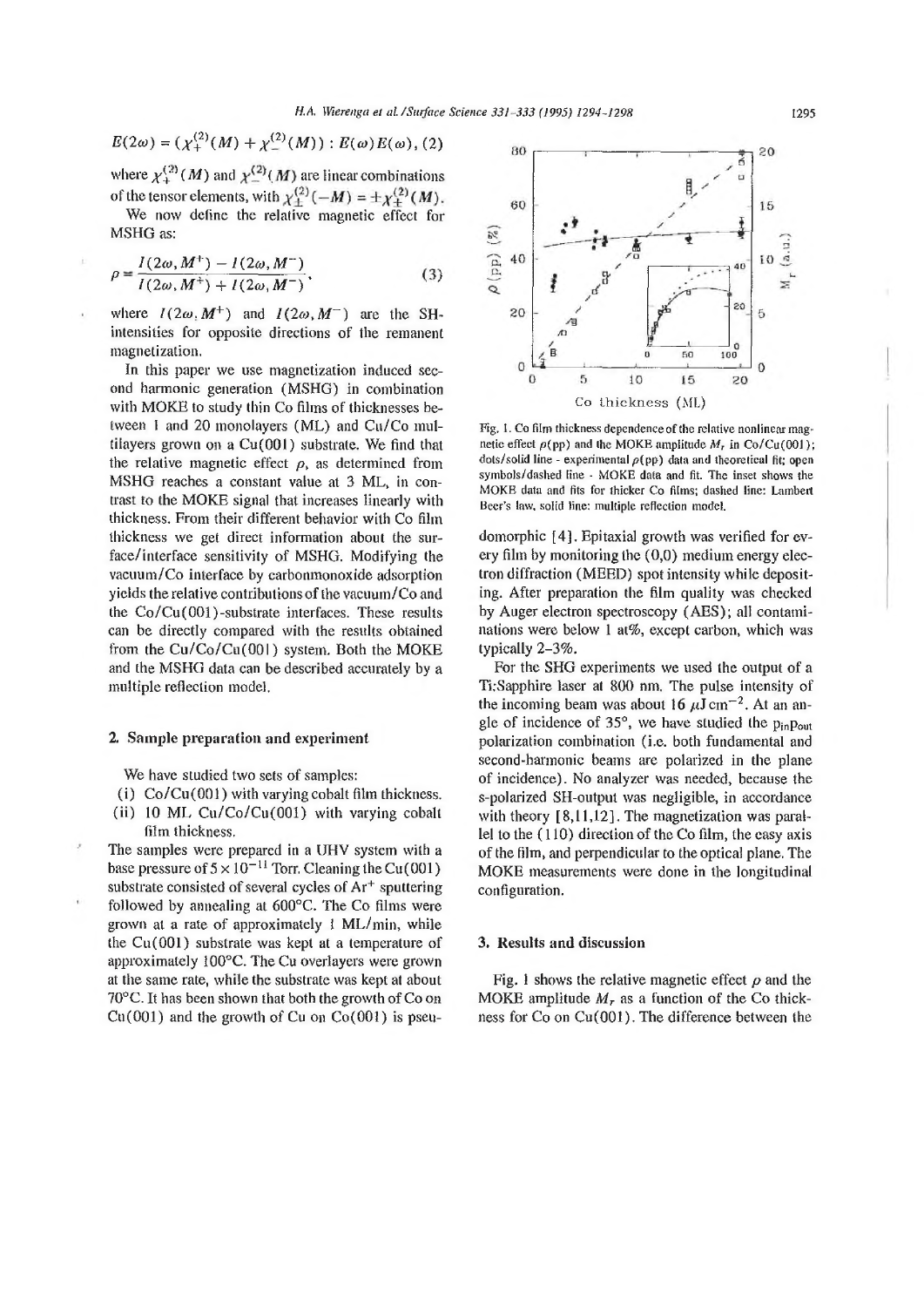

Fig. 2. The pp SH-intensities of a 7 ML Co-film on  $Cu(001)$ for positive and negative magnetic saturation as a function of CO-dosage. The signals at 15 L CO remain constant until at least 40 L.

two sets of data is striking:  $M_r$  increases almost linearly with Co thickness, wheras  $\rho$  hardly changes after 3 ML of Co. The origin of these different behaviours lies in the probing depth of the two techniques. MOKE is a bulk probe, and the total Kerr rotation is proportional to the amount of material, taking absorption losses into account. On the other hand MSHG is an interface sensitive probe, that is independent on the bulk film thickness. The deviation of the linear thickness dependence of  $M_r$  is a result of the absorption in the thin films. Usually this is taken into account by a Lambert-Beer's type of analysis. A more accurate approach is to use a multiple reflection model, similar to Moog et al. [13] and Lissberger et al. [14]. For thicknesses below 20 ML, both approaches give an equally good fit. Above  $20 \text{ ML}$ , the effects of multiple reflections start to play a noticable role, as can be seen in the inset of Fig. 1. For the calculation, we used the bulk indices of refraction as listed in Ref. [15]. From the close agreement between experiment and calculation, we can conclude that the MOKE results can accurately be described by bulk refractive indices for Co thicknesses above 3 ML.

To analyze the MSHG results one should realize that there are two interfaces that contribute to the SH signal: the  $Co/Cu$  and the vacuum/ $Co$  interface. To determine the relative strength of the SH-signal from these two interfaces we measured the SH-signal from a Co film on  $Cu(001)$  as a function of carbonmonox-

ide exposure as gas adsorption is known to strongly reduce the SHG from metal surfaces [ 16]. Fig. 2 shows the pp SH-intensities of a  $7$  ML Co film on Cu(001) for positive and negative magnetization as a function of CO dosage. We observe that the signals change until a dosage of 1 langmuir ( $1 L = 10^{-6}$  Torr s), whereafter they become constant until at least 40 L. The original value of  $\rho \sim 45\%$  has increased to  $\rho \sim$ 70%. Comparable effects have been observed on adsorbing  $O<sub>2</sub>$  and for different Co film thicknesses. We have observed that a dosage of a few langmuirs of  $O_2$ to magnetized  $Ni(110)$  and Fe $(110)$  crystals reduces the pp SH-signal, generated from a 532 nm Nd-YAG beam, by up to a factor of  $20$  depending on initial cleanliness. We therefore come to the reasonable assumption that the CO eliminates all SH-contributions by the Co/vacuum-interface. The total response can then be calculated using a multiple reflection model that includes the relevant nonlinear tensor elements and the boundary conditions for nonlinear sources at the interfaces [ 12]. The line in Fig. 1 shows the result of such a fit, that is seen to give a good description of the experimental results above 5 ML. For the analysis we used one odd and one even term for each interface.

For the Co/Cu interface we find a ratio of

$$
\chi_{-, \text{Co/Cu}}^{(2)}/\chi_{+, \text{Co/Cu}}^{(2)} = 0.89.
$$

This means that the magnetic contributions are of the same order of magnitude as the nonmagnetic ones. This accounts for the large relative effects ( $\rho > 40\%$ ). Comparing the even and odd elements at the vac $uum / Co$  and  $Co / Cu$  interfaces gives:

$$
\chi^{(2)}_{-, \text{vac/Co}} / \chi^{(2)}_{-, \text{Co/Cu}} = -1.4
$$

and

$$
\chi_{+,\text{vac/Co}}^{(2)}/\chi_{+,\text{Co/Cu}}^{(2)} = -1.9.
$$

This indicates that at the vacuum/ $Co$  and  $Co/Cu$  interfaces the amplitudes of both even and odd tensor elements are comparable. These ratios are found for any combination of one even and one odd tensor element [17].

These results show that above 5 ML both MOKE and MSHG results can accurately be described by a multiple reflection model, using bulk indices of refraction. The strong thickness dependence of the MSHG results below 5 ML can of course not be described by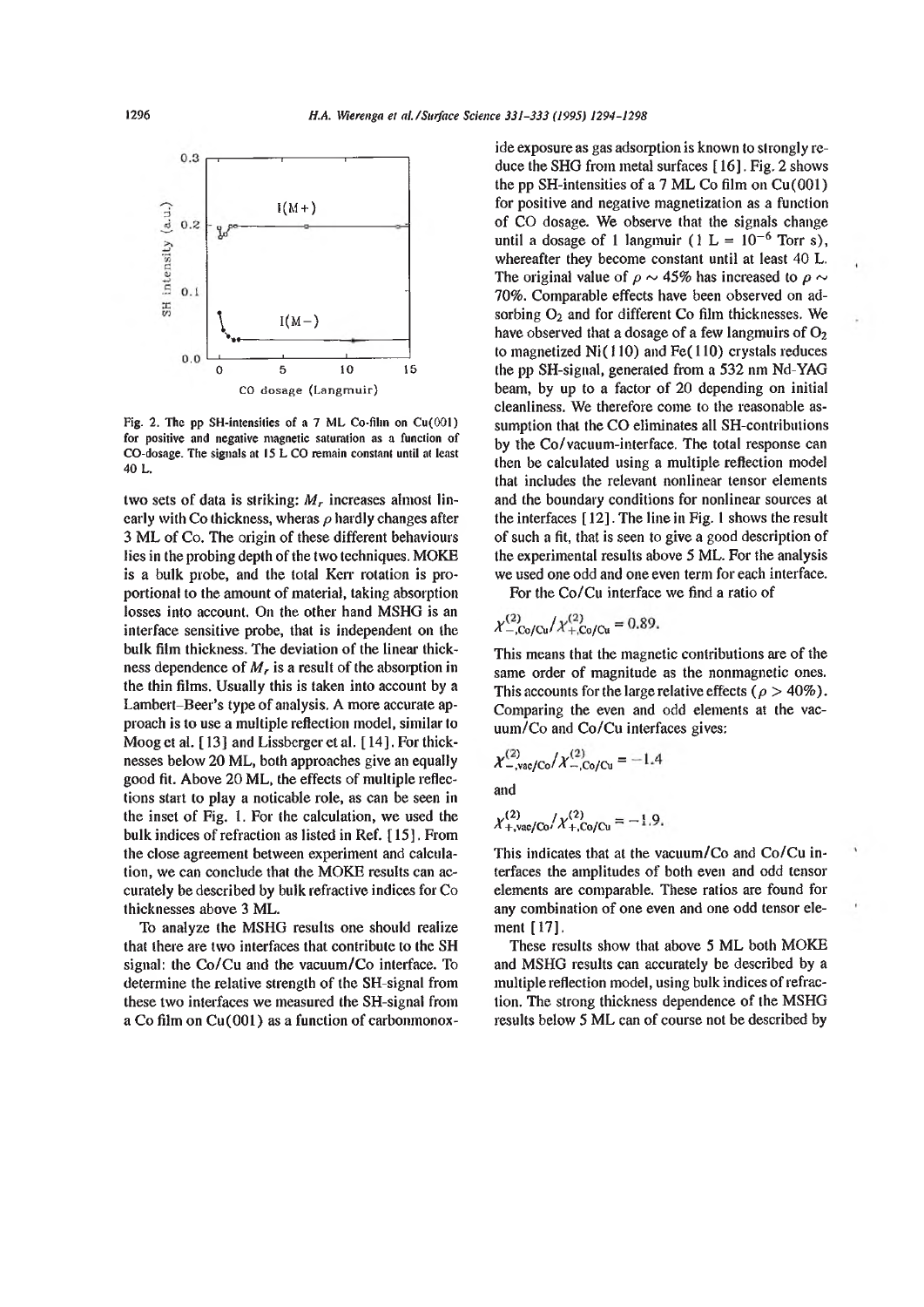

Fig. 3. Calculated and experimental Co film thickness dependence of  $\rho$ (pp) in Cu/Co/Cu(001); dots - experimental data; solid line - calculation based on fitting parameters of Fig. i. The inset shows the experimental and calculated MOKE amplitude.

such an approach, as it takes at least 2 ML to define an interface.

The solutions for the Co/Cu interface can be used directly in the  $Cu/Co/Cu(001)$  trilayers to calculate  $\rho$ (pp) of these systems. Fig. 3 shows the experimental Co thickness dependence of  $\rho$  for Cu/Co/Cu(001) plus the theoretical prediction based on the results of Fig. 1. The only fitting parameter was the nonmagnetic nonlinear contribution of the  $Cu/vacuum$  interface, that was not present before. The agreement between experimental and predicted dependence is quite good. More importantly, Fig. 3 shows that such a multiple reflection model is *required* in order to understand the MSHG response of such a multilayer at all. Critical is that the Cu/Co/Cu trilayer is very symmetric and because of the mirror symmetry  $\chi_{\text{Cu/Co}}^{\text{O}} = -\chi_{\text{Co/Cu}}^{\text{O}}$ . Thus, without taking the multiple reflections into account, that yield different total fields at the two interfaces, their total response and thus  $\rho$  would have been zero. (Here we ignore possible differences that may exist between the absolute values of the two interface contributions, due to differences in the local structure.) Fig. 3 also shows the MOKE data for this system, with a theoretical fit including multiple reflections directly calculated from the  $Co/Cu$  results, using no adjustable parameters.

### 4. Conclusion

Epitaxially grown fcc  $Co/Cu(001)$  multilayers were studied by the magneto-optical Kerr effect (MOKE) and magnetization induced second harmonic generation (MSHG).

The results of the longitudinal MOKE experiments could be described by a simple model, that uses the well-established thin-film additivity law for the Kerr effect, while accounting for absorption and multiple reflections of the light in the multilayer. The model uses bulk refractive indices for the materials, and indicates that these indices accurately describe the optical properties of films above about 3 ML. In contrast to MOKE the relative magnetic effect in MSHG is nearly constant for Co films thicker than 3 ML. Similar behavior is observed in experiments on Cu/Co/Cu trilayers. The results clearly proof the interface sensitivity of MSHG. The multiple reflection theory of Ref.  $[12]$  gives a satisfying description of the Co film thickness dependence in the MSHG experiments on  $Co/Cu(001)$  and  $Cu/Co/Cu(001)$ , and proves the importance of the local electromagnetic fields. These results show that the combination of linear and nonlinear optical experiments yields a powerful tool to study thin magnetic multilayers. Future plans include the application of spectroscopic MSHG, to study the (magnetic) interface states.

#### **Acknowledgem ents**

This work was part of the research program of the Stichting voor Fundamenteel Onderzoek der Materie (FOM) and financially supported by the Nederlandse Organisatie voor Zuiver Wetenschappelijk Onderzoek  $(ZWO)$ .

### **References**

- [1] L.M. Falicov, D.T. Pierce et al., J. Mater. Res. 5 < 1990) 1299.
- [2] A. Vaterlaus, M. Stampanoni, M. Aeschlimann and F. Meier, J. Appi. Phys. 64 (1988) 533Í.
- 13] C.L. Fu, A.J. Freeinan and O. Oguchí, Phys. Rev. Lett. 54 ( 1985) 2700.
- (4) A. Cebollada, R. Miranda, C.M. Schneider, R Schuster and 3. Kirschner, **J,** Magn, Magn. Mater. 102 (1991) *25.*